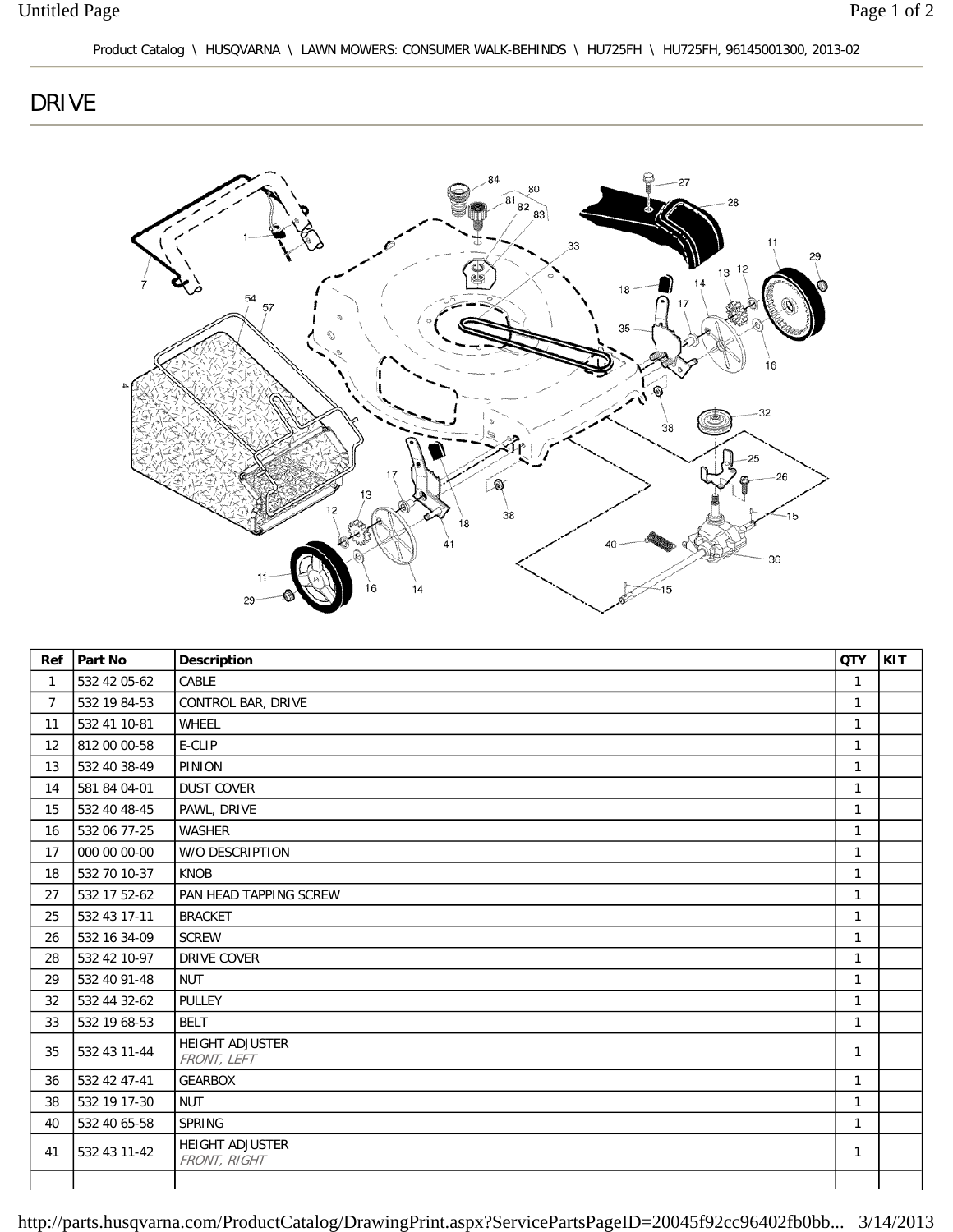| 54 | 1580 94 73-07 | <b>IGRASS BAG ASSY</b>   |  |
|----|---------------|--------------------------|--|
| 57 | 1532 41 99-51 | <b>IGRASSBAG FRAME</b>   |  |
| 80 | 1532 43 84-89 | <b>IKIT</b>              |  |
| 81 | 1532 43 49-94 | l PORT                   |  |
| 82 | 1532 41 55-85 | LLOCK WASHER             |  |
| 83 | 1532 41 55-86 | I LOCKING NUT            |  |
| 84 | 1532 41 64-05 | I COUPLING.QUICK CONNECT |  |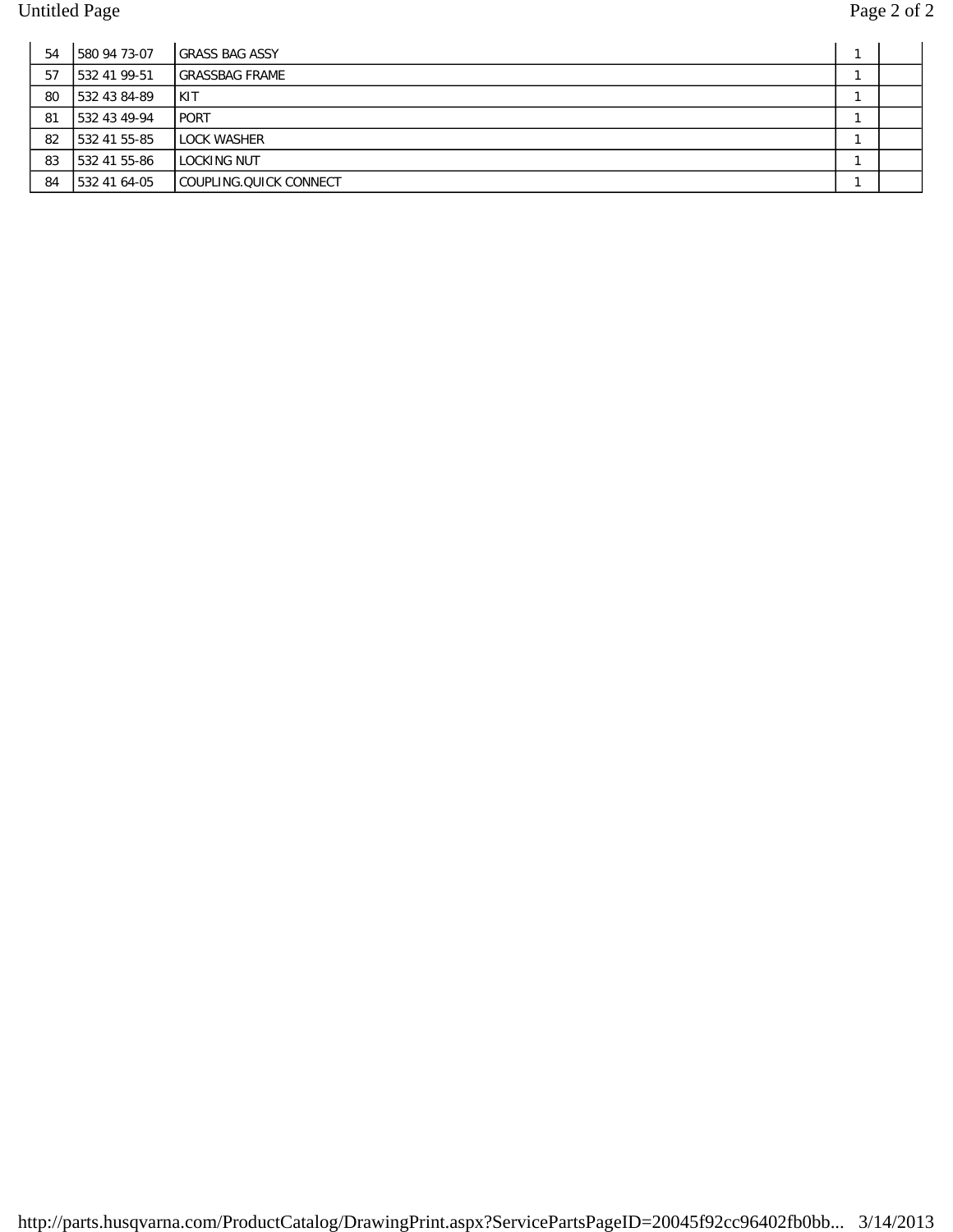## FRAME



|                | Ref   Part No | <b>Description</b> | <b>QTY</b>   | <b>KIT</b> |
|----------------|---------------|--------------------|--------------|------------|
| $\mathbf{1}$   | 532 42 79-71  | SIDEWALK SIGN      | $\mathbf{1}$ |            |
| 2              | 532 42 09-39  | <b>STOP CABLE</b>  | $\mathbf{1}$ |            |
| 3              | 532 43 00-34  | <b>BRACKET</b>     | $\mathbf{1}$ |            |
| 4              | 532 14 50-06  | <b>CLIP</b>        | $\mathbf{1}$ |            |
| 6              | 532 18 23-98  | <b>KNOB</b>        | $\mathbf{1}$ |            |
| $\overline{7}$ | 532 17 88-48  | <b>SCREW</b>       | $\mathbf{1}$ |            |
| 8              | 581 49 74-02  | BAIL               | $\mathbf{1}$ |            |
| 9              | 532 43 13-90  | DOOR ASY           | $\mathbf{1}$ |            |
| 11             | 532 42 55-75  | HAIR PIN COTTER    | $\mathbf{1}$ |            |
| 12             | 532 19 19-38  | <b>KNOB</b>        | $\mathbf{1}$ |            |
| 13             | 532 43 75-16  | <b>PLUG</b>        | $\mathbf{1}$ |            |
| 17             | 532 42 73-07  | <b>BAFFLE</b>      | $\mathbf{1}$ |            |
| 18             | 532 13 20-04  | <b>NUT</b>         | $\mathbf{1}$ |            |
| 19             | 532 19 47-88  | <b>GUIDE</b>       | $\mathbf{1}$ |            |
| 20             | 532 42 91-57  | <b>SKIRT</b>       | $\mathbf{1}$ |            |
| 21             | 532 41 99-49  | SPRING             | $\mathbf{1}$ |            |
| 22             | 532 14 18-41  | <b>SCREW</b>       | $\mathbf{1}$ |            |
| 24             | 532 41 99-48  | SPRING             | $\mathbf{1}$ |            |
| 25             | 532 40 91-49  | <b>NUT</b>         | $\mathbf{1}$ |            |
| 26             | 532 41 99-45  | <b>SCREW</b>       | $\mathbf{1}$ |            |
| 27             | 580 33 46-01  | WHEEL              | $\mathbf{1}$ |            |
| 28             | 872 25 05-05  | <b>BOLT</b>        | $\mathbf{1}$ |            |
| 31             | 532 70 10-37  | KNOB               | $\mathbf{1}$ |            |
|                |               |                    |              |            |